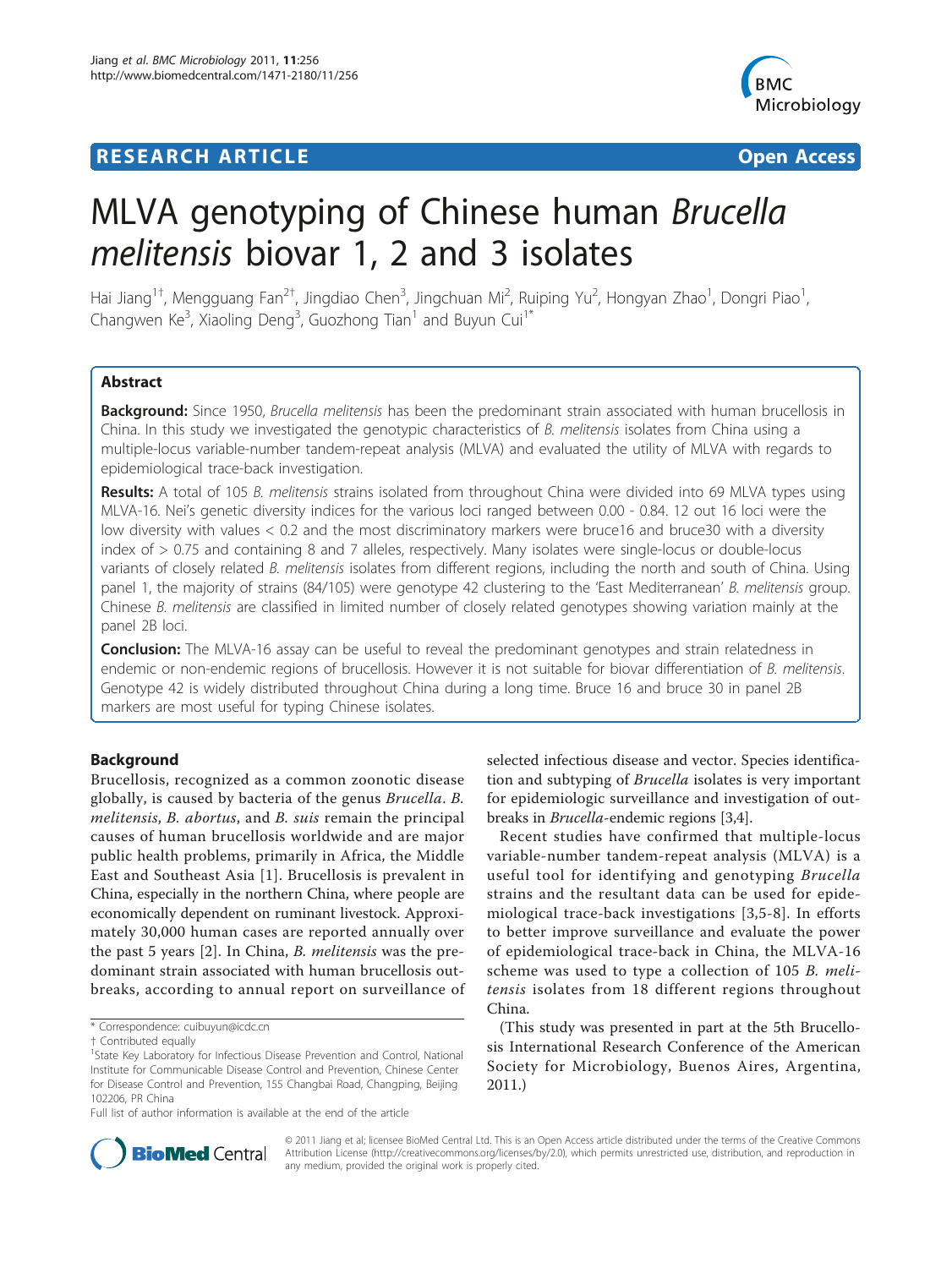<span id="page-1-0"></span>Jiang et al. BMC Microbiology 2011, 11:256

| <b>MLVA</b>               |                                                | bruce06      | bruce08<br>bruce <sup>11</sup>                                          | bruce <sub>12</sub> | bruce42                                              | bruce43                                    | bruce45<br>bruce <sub>55</sub>                                                         | bruce <sub>18</sub>                           | bruce19                                       | bruce04<br>$b$ ruce $21$                        | bruce07                                 | bruce09                                            | bruce 16                       | bruce30<br>panel1                       | panel <sub>2A</sub>      |                              |                    |                                                        |                                  |              |
|---------------------------|------------------------------------------------|--------------|-------------------------------------------------------------------------|---------------------|------------------------------------------------------|--------------------------------------------|----------------------------------------------------------------------------------------|-----------------------------------------------|-----------------------------------------------|-------------------------------------------------|-----------------------------------------|----------------------------------------------------|--------------------------------|-----------------------------------------|--------------------------|------------------------------|--------------------|--------------------------------------------------------|----------------------------------|--------------|
| š<br>8 2 3 8 8 8 8<br>key | strain<br>MLVA type (16 loci)<br>MLVA001       |              | 5<br>$\overline{3}$                                                     | 13                  | $\overline{2}$                                       | $\overline{2}$                             | $\overline{2}$<br>$\overline{\mathbf{3}}$                                              | $\overline{4}$                                | 20                                            | 8<br>$\mathbf{A}$                               | $\mathbf{d}$                            | $\overline{\mathbf{3}}$                            | $\mathbf{6}$                   | 6                                       | 42<br>41                 |                              | ã<br>50            | species-biovar<br>B. melitensis biovar 3               | province<br>Zhejiang             | year<br>2009 |
| bru0452<br>bru0466        | HZ09-1<br>MLVA002<br>SX62-020                  | $\mathbf{1}$ | 5<br>3                                                                  | 13                  | $\overline{2}$                                       | $\overline{2}$                             | $\overline{\mathbf{3}}$                                                                | $\,$ 2 $\,$<br>$\overline{4}$                 | $20\,$                                        | $\overline{4}$<br>8                             | $\overline{4}$                          | $\overline{\mathbf{3}}$                            | 5                              |                                         | 42<br>41                 |                              | 52                 | B. melitensis biovar 2                                 | Shan'xi                          | 1962         |
| bru0455                   | MLVA003<br>FJ09-4<br>MLVA004                   |              | 5<br>$\mathcal{R}$<br>$\overline{\mathbf{3}}$                           | 13<br>13            | $\overline{2}$<br>$\overline{2}$                     | $\overline{2}$                             | $\overline{\mathbf{3}}$<br>$\overline{2}$                                              | $\overline{4}$<br>$\overline{4}$              | 20                                            | $\mathbf{A}$<br>8<br>$\overline{7}$             | $\mathbf{A}$<br>$\overline{4}$          | $\overline{\mathbf{3}}$<br>$\overline{\mathbf{3}}$ | $\Delta$<br>10                 | 6<br>6                                  | 42<br>41<br>41<br>42     |                              | 53<br>CN2B-32      | <b>B</b> melitensis hirwar 3<br>B. melitensis biovar 3 | Fuïan                            | 2009<br>2010 |
| bru0485<br>bru0465        | LB10-16<br>MLVA005<br>NM55-013                 |              | 5<br>5<br>$\overline{\mathbf{3}}$                                       | 13                  | $\overline{2}$                                       | $\overline{2}$<br>$\overline{2}$           | 3<br>$\sqrt{2}$<br>$\overline{2}$<br>$\overline{\mathbf{3}}$                           | $\overline{4}$                                | 20<br>20                                      | 8<br>$\overline{7}$                             | $\ddot{4}$                              | $\overline{\mathbf{3}}$                            | 6                              | $\overline{7}$                          | 42<br>41                 |                              | CN2B-29            | B. melitensis biovar 2                                 | Guangdong<br>Inner Mongolia      | 1955         |
| bru0467                   | MLVA005<br>NM65-039<br>MI VA005                |              | 5<br>$\mathcal{R}$<br>$\mathcal{R}$<br>5                                | 13<br>13            | $\overline{ }$<br>$\overline{2}$                     | $\overline{2}$<br>$\overline{2}$           | $\overline{2}$<br>$\mathcal{R}$<br>3<br>$\overline{2}$                                 | $\overline{a}$<br>4                           | 20<br>20                                      | $\mathbf{R}$<br>$\overline{z}$                  | $\mathbf{d}$                            | -3<br>$\overline{\mathbf{3}}$                      | -6                             | $\overline{7}$<br>$\overline{7}$        | 42<br>41<br>42<br>41     |                              | CN2B-29<br>CN2B-29 | B. melitensis biovar 2<br>B. melitensis biovar 2       | Inner Mongolia<br>Shandong       | 1965<br>1973 |
| bru0470<br>bru0415        | SD73-009<br>MLVA006<br>GD08-8                  |              | 5<br>$\mathcal{R}$                                                      | 13                  | $\overline{2}$                                       | $\overline{2}$                             | $\mathcal{R}$<br>$\overline{2}$                                                        | $\overline{4}$                                | 20                                            | 5<br>$\mathbf{R}$                               | $\ddot{4}$                              | 3                                                  |                                | $\overline{7}$                          | 42<br>41                 |                              | CN2B-14            | B. melitensis biovar 3                                 | Guangdong                        | 2008         |
| bru0451                   | MLVA007<br>ZHJ05-43<br>MLVA008                 |              | 5<br>$\mathcal{R}$                                                      | 13<br>12            | $\overline{\phantom{a}}$<br>$\overline{2}$           | $\overline{\phantom{a}}$<br>$\overline{2}$ | 3<br>$\overline{2}$<br>$\overline{2}$                                                  | $\overline{a}$<br>$\overline{4}$              | 20<br>20                                      | $\mathbf{R}$<br>$\overline{7}$                  | $\mathbf{d}$                            | -3<br>3                                            | $\mathbf{6}$                   | 5                                       | 42<br>41<br>45<br>41     |                              | CN2B-27<br>CN2B-14 | B. melitensis biovar 3<br>B. melitensis biovar 3       | Zheijang<br>Shanxi               | 2005<br>2007 |
| bru0446<br>bru0491        | SHANXI07-1<br>MLVA009<br>NM95-1463             |              | 5<br>$\overline{3}$<br>5<br>$\overline{\mathbf{3}}$                     | 13                  | $\overline{2}$                                       | $\overline{2}$                             | 3<br>$\overline{2}$<br>-3                                                              | $\overline{4}$                                | 20                                            | 5<br>8                                          | $\mathbf{d}$                            | $\overline{\mathbf{3}}$                            |                                | $\overline{\mathbf{3}}$                 | 41<br>42                 |                              | CN2B-38            | B. melitensis biovar 1                                 | Inner Mongolia                   | 1995         |
| bru0493                   | MLVA009<br>NM95-1465<br>MLVA010                |              | 5<br>3                                                                  | 13                  | $\overline{2}$                                       | $\overline{2}$                             | 3<br>$\overline{2}$                                                                    | $\overline{4}$                                | 20                                            | 5                                               | $\ddot{4}$                              | 3                                                  |                                | $\mathcal{R}$                           | 42<br>41<br>41           |                              | CN2B-38<br>CN2B-16 | B. melitensis biovar 1<br>B. melitensis biovar 3       | Inner Mongolia<br>Inner Mongolia | 1995<br>1957 |
| bru0428<br>bru0430        | NM57-55<br>MLVA010<br>NM58-2                   |              | 5<br>3<br>5<br>$\mathcal{R}$                                            | 13<br>13            | $\overline{2}$<br>$\overline{\phantom{a}}$           | $\overline{2}$<br>$\overline{2}$           | $\overline{2}$<br>3<br>$\overline{2}$<br>$\mathcal{R}$                                 | $\overline{4}$<br>$\overline{4}$              | 20<br>20                                      | 5<br>5<br>$\mathbf{R}$                          | $\ddot{4}$<br>$\mathbf{d}$              | 3<br>-3                                            |                                | 6<br>6                                  | 42<br>41<br>42           |                              | CN2B-16            | B. melitensis biovar 3                                 | Inner Mongolia                   | 1958         |
| bru0437                   | MLVA010<br>GD09-2                              |              | 5<br>3                                                                  | 13                  | $\overline{2}$                                       | $\overline{2}$                             | 3<br>$\overline{2}$                                                                    | 4                                             | 20                                            | 5                                               |                                         | 3                                                  |                                | 6                                       | 42<br>41                 |                              | CN2B-16            | B. melitensis biovar 3                                 | Guangdong                        | 2009         |
| bru0445<br>bru0482        | MLVA010<br>SHANXI09-17<br>MLVA010<br>LB10-12   |              | 5<br>$\mathcal{R}$<br>5<br>$\mathcal{R}$                                | 13<br>13            | $\overline{ }$<br>$\overline{\phantom{a}}$           | $\overline{2}$<br>$\overline{2}$           | $\overline{2}$<br>$\mathcal{R}$<br>$\overline{2}$<br>3                                 | $\overline{4}$<br>$\overline{a}$              | 20<br>20                                      | 5<br>5                                          | $\mathbf{d}$                            | $\overline{\mathbf{3}}$<br>-3                      |                                | 6<br>6                                  | 42<br>41<br>42<br>41     |                              | CN2B-16<br>CN2B-16 | B. melitensis biovar 3<br>B. melitensis biovar 3       | Shanxi<br>Guanodono              | 2009<br>2010 |
| bru0497                   | MLVA010<br>NM96-0620                           |              | 5<br>$\overline{\mathbf{3}}$                                            | 13                  | $\overline{2}$                                       | $\overline{2}$                             | $\overline{a}$                                                                         |                                               | 20                                            |                                                 |                                         |                                                    |                                | 6                                       | 42<br>41                 |                              | CN2B-16            | B. melitensis biovar 3                                 | Inner Mongolia                   | 1996         |
| bru0420                   | MLVA011<br>GD07-3<br>MLVA011<br>GD07-5         |              | 5<br>$\mathcal{R}$<br>5                                                 | 13<br>13            | $\overline{2}$<br>$\overline{2}$                     | $\overline{2}$<br>$\overline{2}$           | $\mathcal{R}$<br>$\overline{2}$<br>3<br>$\overline{2}$                                 | $\overline{a}$<br>$\overline{a}$              | 20<br>20                                      | 5<br>$\mathbf{R}$<br>5                          | $\mathbf{d}$<br>$\mathbf{d}$            | -3<br>-3                                           |                                | 5<br>5                                  | 42<br>41<br>42<br>41     |                              | CN2B-15<br>CN2B-15 | B. melitensis biovar 3<br>B. melitensis biovar 3       | Guangdong<br>Guangdong           | 2007<br>2007 |
| bru0422<br>bru0425        | MLVA011<br>GD07-8                              |              | 5<br>3                                                                  | 13                  | $\overline{2}$                                       | $\overline{2}$                             | 3<br>$\overline{\mathbf{2}}$                                                           | $\overline{4}$                                | 20                                            | 5                                               | $\ddot{4}$                              |                                                    |                                |                                         | 42<br>41                 |                              | CN2B-15            | B. melitensis biovar 3                                 | Guangdong                        | 2007         |
| bru0436                   | MLVA011<br>GD09-1<br>MI VA011<br>GD09-5        |              | $\mathcal{R}$<br>5<br>5<br>$\overline{\mathbf{3}}$                      | 13<br>13            | $\overline{2}$<br>$\overline{2}$                     | $\overline{2}$<br>$\overline{2}$           | $\mathcal{R}$<br>$\overline{2}$<br>3<br>$\overline{2}$                                 | $\overline{a}$<br>$\overline{4}$              | 20<br>20                                      | 5<br>$\mathbf{R}$<br>5                          | $\mathbf{d}$<br>$\mathbf{d}$            | -3<br>-3                                           |                                | 5<br>5                                  | 42<br>41<br>42<br>41     |                              | CN2B-15<br>CN2B-15 | B. melitensis biovar 3<br>B. melitensis biovar 3       | Guangdong<br>Guangdong           | 2009<br>2009 |
| bru0440<br>bru0410        | MLVA012<br>GD08-3                              |              | $\overline{\mathbf{3}}$<br>5                                            | 13                  | $\overline{2}$                                       | $\overline{2}$                             | $\overline{2}$<br>3                                                                    | $\overline{4}$                                | 20                                            | 5                                               | $\ddot{4}$                              | $\overline{3}$                                     |                                | $\overline{7}$                          | 42<br>41                 |                              | CN2B-11            | B. melitensis biovar 3                                 | Guangdong                        | 2008         |
| bru0487                   | MLVA012<br>NM94-0705<br>MLVA012                |              | 5<br>$\mathcal{R}$<br>5                                                 | 13                  | $\overline{\phantom{a}}$                             | $\overline{2}$<br>$\overline{2}$           | $\overline{2}$<br>3<br>$\overline{2}$                                                  | $\overline{a}$<br>4                           | 20                                            | 5<br>$\mathbf{R}$                               | $\mathbf{d}$                            | -3                                                 |                                | $\overline{7}$                          | 42<br>41<br>42<br>41     |                              | CN2B-37            | B. melitensis biovar 1                                 | Inner Mongolia                   | 1994<br>1995 |
| bru0490<br><b>bru0448</b> | NM95-1462<br>MLVA013<br>SHANXI07-3             |              | 5<br>$\mathcal{R}$                                                      | 12                  | $\overline{2}$                                       | $\overline{2}$                             | $\mathcal{R}$<br>$\overline{2}$                                                        | $\overline{4}$                                | 20<br>20                                      | 5                                               | $\ddot{4}$                              | -3                                                 |                                | 6                                       | 45<br>41                 |                              | CN2B-37<br>CN2B-16 | B. melitensis biovar 1<br>B. melitensis biovar 3       | Inner Mongolia<br>Shanxi         | 2007         |
| bru0413                   | MLVA014<br>GD08-6                              |              | 5<br>$\mathcal{R}$                                                      | 13                  | $\overline{\phantom{a}}$                             | $\overline{\phantom{a}}$                   | 3<br>$\overline{2}$                                                                    | $\overline{a}$                                | 20                                            | 5                                               | $\mathbf{d}$                            | -3                                                 | $\Delta$                       | 6                                       | 42<br>41                 |                              | CN2B-12            | B. melitensis biovar 3                                 | Guangdong                        | 2008         |
| bru0486<br>bru0424        | MLVA015<br>LB10-17<br>MLVA016<br>GD07-7        |              | 5<br>$\overline{\mathbf{3}}$<br>5<br>$\overline{\mathbf{3}}$            | 13<br>13            | $\overline{2}$<br>$\overline{2}$                     | $\overline{2}$<br>$\overline{2}$           | $\overline{2}$<br>3<br>3<br>$\overline{2}$                                             | $\overline{4}$<br>$\overline{4}$              | 20<br>20                                      | 5<br>$\mathbf{R}$                               | $\mathbf{d}$                            | 3<br>$\overline{\mathbf{3}}$                       | 6                              | R.                                      | 42<br>41<br>42<br>41     |                              | 47<br>CN2B-20      | B. melitensis biovar 3<br>B. melitensis biovar 3       | Guangdong<br>Guangdong           | 2010<br>2007 |
| bru0442                   | MLVA017<br>SHANXI09-14                         |              | 5<br>3                                                                  | 13                  | $\overline{2}$                                       | $\overline{2}$                             | 3<br>$\overline{2}$                                                                    | $\overline{a}$                                | 20                                            | 5                                               | $\mathbf{d}$                            | -3                                                 | 10                             | R.                                      | 42<br>41                 |                              | CN2B-22            | B. melitensis biovar 3                                 | Shanxi                           | 2009         |
| bru0403<br>bru0418        | MLVA018<br>SHX08-15<br>MLVA018<br>GD07-1       |              | 5<br>5<br>$\mathcal{R}$                                                 | 13<br>13            | $\overline{2}$<br>$\overline{\phantom{a}}$           | $\overline{2}$<br>$\overline{2}$           | $\overline{2}$<br>3<br>$\mathcal{R}$<br>$\overline{2}$                                 | $\overline{4}$<br>$\overline{4}$              | 20<br>20                                      | 5<br>5<br>$\mathbf{R}$                          | $\ddot{4}$<br>$\mathbf{d}$              | $\overline{3}$<br>-3                               | $\mathbf{R}$                   | 6<br>6                                  | 42<br>41<br>42<br>41     |                              | CN2B-8<br>CN2B-8   | B. melitensis biovar 3<br>B. melitensis biovar 3       | Shan'xi<br>Guanodono             | 2008<br>2007 |
| bru0423                   | MLVA018<br>GD07-6                              |              | 5                                                                       | 13                  | $\overline{2}$                                       | $\overline{2}$                             | 3<br>$\overline{2}$                                                                    | 4                                             | 20                                            |                                                 |                                         | -3                                                 | $\mathbf{R}$                   | 6                                       | 42<br>41                 |                              | CN2B-8             | B. melitensis biovar 3                                 | Guangdong                        | 2007         |
| bru0439                   | MLVA018<br>GD09-4<br>MLVA018                   |              | 5<br>$\mathcal{R}$<br>5<br>$\mathcal{R}$                                | 13<br>13            | $\overline{\phantom{a}}$<br>$\overline{\phantom{a}}$ | $\overline{2}$<br>$\overline{2}$           | $\overline{2}$<br>3<br>3<br>$\overline{ }$                                             | $\overline{4}$<br>$\overline{a}$              | 20<br>20                                      | 5<br>5                                          | $\mathbf{d}$                            | $\overline{3}$<br>-3                               | $\mathbf{R}$                   | 6<br>6                                  | 42<br>41<br>42<br>41     |                              | CN2B-8<br>CN2B-8   | B. melitensis biovar 3<br>B. melitensis biovar 1       | Guangdong<br>Inner Mongolia      | 2009<br>1994 |
| bru0488<br>bru0492        | NM94-0806<br>MLVA019<br>NM95-1464              |              | 5<br>$\overline{\mathbf{3}}$                                            | 13                  | $\overline{2}$                                       |                                            | $\overline{a}$                                                                         |                                               | 20                                            |                                                 |                                         |                                                    |                                | 3                                       | 42<br>41                 |                              | CN2B-39            | B. melitensis biovar 1                                 | Inner Mongolia                   | 1995         |
| bru0421                   | MLVA020<br>GD07-4<br>MLVA021                   |              | 5<br>$\mathcal{R}$<br>$\mathcal{R}$                                     | 13<br>13            | $\overline{2}$                                       | $\overline{2}$                             | $\mathcal{R}$<br>$\overline{2}$<br>3                                                   | $\overline{4}$<br>$\overline{a}$              | 20<br>20                                      | 5<br>$\mathbf{R}$<br>5                          | $\mathbf{d}$                            | 3<br>-3                                            |                                |                                         | 42<br>41<br>42<br>41     |                              | CN2B-19            | B. melitensis biovar 3                                 | Guangdong<br>Inner Mongolia      | 2007<br>1993 |
| bru0503<br>bru0489        | NM93-0824<br>MLVA022<br>NM95-1461              |              | 5<br>5<br>3                                                             | 13                  | $\overline{2}$<br>$\overline{2}$                     | $\overline{2}$<br>$\overline{2}$           | $\overline{2}$<br>$\sqrt{2}$<br>3                                                      | $\overline{4}$                                | 20                                            | 5                                               |                                         |                                                    |                                | $\overline{7}$                          | 42<br>41                 |                              | CN2B-45<br>CN2B-37 | B. melitensis biovar 1<br>B. melitensis biovar 1       | Inner Mongolia                   | 1995         |
| bru0495                   | MLVA023<br>NM96-0618<br>MI VA024               |              | 5<br>$\mathcal{R}$                                                      | 13                  | $\overline{\phantom{a}}$                             | $\overline{2}$                             | $\mathcal{R}$<br>$\overline{2}$                                                        | $\overline{a}$<br>$\overline{4}$              | 20<br>20                                      | 5<br>$\mathbf{R}$<br>$\mathbf{R}$<br>5          | $\mathbf{d}$<br>5                       | -3                                                 |                                | R.<br>$\overline{7}$                    | 42<br>41<br>42<br>41     |                              | CN2B-40<br>CN2B-7  | B. melitensis biovar 1<br>B. melitensis biovar 3       | Inner Mongolia<br>Shan'xi        | 1996<br>2008 |
| bru0402<br>bru0471        | SHX08-14<br>MLVA034<br>T.I-01                  |              | 5<br>$\overline{\mathbf{3}}$<br>5<br>$\overline{3}$                     | 13<br>13            | $\overline{2}$<br>$\overline{2}$                     | $\overline{2}$<br>$\overline{2}$           | 3<br>$\overline{2}$<br>$\overline{2}$<br>3                                             | $\overline{4}$                                | 20                                            |                                                 |                                         | $\overline{\mathbf{3}}$                            |                                | 5                                       | 42<br>41                 |                              | 57                 | B. melitensis biovar 3                                 | Tianjin                          | 2010         |
| bru0484                   | MLVA035<br>LB10-15                             |              | 5<br>$\mathcal{R}$                                                      | 13                  | $\overline{\phantom{a}}$                             | $\overline{2}$                             | $\mathcal{L}$<br>3                                                                     | $\overline{a}$                                | 20                                            |                                                 | $\mathbf{d}$                            | 3                                                  | $\mathbf{R}$                   | 5                                       | 42<br>41                 |                              | 61                 | B. melitensis biovar 3                                 | Guangdong                        | 2010         |
| bru0412<br>bru0416        | MLVA037<br>GD08-5<br>MLVA037<br>GD08-9         |              | 5<br>5<br>$\mathcal{R}$                                                 | 13                  | $\overline{2}$                                       | $\overline{2}$                             | $\overline{2}$<br>$\mathcal{R}$<br>$\overline{2}$                                      | 4<br>$\overline{4}$                           | 20<br>20                                      | 5                                               |                                         | -3                                                 |                                | 5                                       | 41<br>42<br>41<br>42     |                              | 84<br>84           | B. melitensis biovar 3<br>B. melitensis biovar 3       | Guangdong<br>Guangdong           | 2008<br>2008 |
| bru0400                   | MLVA038<br>SHX08-3                             |              | 5<br>$\mathcal{R}$                                                      | 13                  | $\overline{2}$                                       | $\overline{\phantom{a}}$                   | 3<br>$\overline{2}$                                                                    | $\overline{a}$                                | 20                                            | $\mathbf{R}$<br>5                               | $\mathbf{d}$                            | 3                                                  |                                | 5                                       | 42<br>41                 |                              | CN2B-6             | B. melitensis biovar 3                                 | Shan'xi                          | 2008         |
| <b>bru0426</b>            | MLVA038<br>GD07-9<br>MLVA038                   |              | 5<br>$\overline{\mathbf{3}}$<br>5<br>$\overline{\mathbf{3}}$            | 13<br>13            | $\overline{2}$<br>$\overline{\phantom{a}}$           | $\overline{2}$<br>$\overline{2}$           | $\overline{2}$<br>3<br>$\mathcal{R}$<br>$\overline{2}$                                 | 4<br>$\overline{4}$                           | 20<br>20                                      | 5<br>$\mathbf{R}$                               | $\mathbf{d}$                            | 3<br>-3                                            | $\mathbf{R}$                   | 5                                       | 42<br>41<br>42<br>41     |                              | CN2B-6<br>CN2B-6   | B. melitensis biovar 3<br>B. melitensis biovar 3       | Guangdong<br>Inner Mongolia      | 2007<br>1957 |
| bru0427<br>bru0435        | NM57-9<br>MI VA038<br>HN82-13                  |              | 5<br>$\mathcal{R}$                                                      | 13                  | $\overline{2}$                                       | $\overline{2}$                             | $\mathcal{L}$<br>3                                                                     | $\overline{a}$                                | 20                                            | 5                                               | $\mathbf{d}$                            | -3                                                 |                                | 5                                       | 42<br>41                 |                              | CN2B-6             | B. melitensis biovar 3                                 | Henan                            | 1982         |
| hru0438                   | MLVA039<br>GD09-3<br>MLVA027                   |              | 5                                                                       | 13                  | $\overline{\mathbf{3}}$                              | $\overline{2}$                             | $\overline{2}$<br>3<br>$\mathcal{R}$                                                   | $\overline{4}$                                | 20                                            | 5<br>6                                          | $\ddot{4}$<br>$\mathbf{d}$              | $\overline{\mathbf{3}}$                            | $\overline{7}$                 |                                         | 43<br>41<br>42<br>41     |                              | CN2B-6             | B. melitensis biovar 3                                 | Guangdong                        | 2009         |
| bru0473<br>bru0504        | LB10-01<br>MLVA027<br>M <sub>5</sub>           |              | 5<br>$\mathcal{R}$                                                      | 13<br>13            | $\overline{\phantom{a}}$<br>$\overline{2}$           | $\overline{2}$                             | $\overline{2}$<br>$\overline{a}$                                                       | $\overline{4}$<br>4                           | 20<br>20                                      | $\mathbf{R}$                                    | $\ddot{4}$                              | -3<br>-3                                           |                                | 5<br>5                                  | 42<br>41                 |                              | 69<br>69           | B. melitensis biovar 1<br>B. melitensis biovar 1       | Guanodono<br>Heilongjiang        | 2010<br>1962 |
| bru0499                   | MLVA028<br>NM97-12                             |              | 5<br>$\mathcal{R}$                                                      | 13                  | $\overline{\phantom{a}}$                             | $\overline{2}$                             | $\overline{2}$<br>3                                                                    | $\overline{4}$                                | 20                                            |                                                 | $\mathbf{d}$                            | $\overline{\mathbf{3}}$                            | 5                              | 5                                       | 42<br>41                 |                              | CN2B-43            | B. melitensis biovar 1                                 | Inner Mongolia                   | 1997         |
| bru0472<br><b>bru0478</b> | MLVA036<br>LB10-02<br>MLVA030<br>LB10-08       |              | 5<br>$\mathcal{R}$<br>5<br>3                                            | 13<br>13            | $\overline{\phantom{a}}$                             | $\overline{2}$                             | 3<br>$\overline{2}$<br>$\overline{2}$                                                  | $\overline{a}$<br>4                           | 20<br>20                                      | $\mathbf{R}$<br>-6                              |                                         | $\overline{\mathbf{3}}$                            | $\mathbf{R}$                   | 5<br>5                                  | 42<br>41<br>42<br>41     |                              | CN2B-28<br>CN2B-30 | B. melitensis biovar 3<br>B. melitensis biovar 3       | Guangdong<br>Guangdong           | 2010<br>2010 |
| bru0479                   | MLVA030<br>LB10-09                             |              | 5<br>$\mathcal{R}$                                                      | 13                  | $\overline{2}$                                       | $\overline{2}$                             | $\mathcal{R}$<br>$\overline{2}$                                                        | $\overline{4}$                                | 20                                            | $\mathbf{R}$                                    |                                         | 3                                                  |                                | 5                                       | 42<br>41                 |                              | CN2B-30            | B. melitensis biovar 3                                 | Guangdong                        | 2010         |
| bru0480<br>bru0481        | MLVA030<br>LB10-10<br>MLVA030<br>LB10-11       |              | 5<br>$\mathcal{R}$<br>5<br>$\overline{\mathbf{3}}$                      | 13<br>13            | $\overline{\phantom{a}}$<br>$\overline{2}$           | $\overline{2}$<br>$\overline{2}$           | 3<br>$\overline{2}$<br>3<br>$\overline{2}$                                             | $\overline{a}$<br>$\overline{4}$              | 20<br>20                                      |                                                 | $\mathbf{d}$                            | -3<br>3                                            |                                | 5<br>5                                  | 42<br>41<br>42<br>41     |                              | CN2B-30<br>CN2B-30 | B. melitensis biovar 3<br>B. melitensis biovar 3       | Guanodono<br>Guangdong           | 2010<br>2010 |
| bru0443                   | MLVA031<br>SHANXI09-13                         |              | 5<br>$\mathcal{R}$                                                      | 13                  | $\overline{\phantom{a}}$                             | $\overline{2}$                             | $\mathcal{R}$<br>$\overline{2}$                                                        | $\overline{a}$                                | 20                                            | $\mathbf{R}$<br>5                               | $\mathbf{A}$                            | -3                                                 | $\mathbf{q}$                   | 5                                       | 41<br>42                 |                              | CN2B-23            | B. melitensis biovar 3                                 | Shanxi                           | 2009         |
| bru0468<br>hru0500        | MLVA031<br>QH65-063<br>MLVA032<br>NM88-0906    |              | 5<br>$\overline{\mathbf{3}}$<br>5<br>3                                  | 13<br>13            | $\overline{2}$<br>$\overline{2}$                     | $\overline{2}$<br>$\overline{2}$           | 3<br>$\overline{2}$<br>$\overline{2}$<br>3                                             | $\overline{a}$<br>$\overline{4}$              | 20<br>20                                      | $\mathbf{R}$<br>5                               | $\mathbf{d}$                            | -3<br>3                                            | $\mathbf{q}$                   | 5<br>5                                  | 42<br>41<br>42<br>41     |                              | CN2B-23<br>CN2B-44 | B. melitensis biovar 2<br>B. melitensis biovar 1       | Qinghai<br>Inner Mongolia        | 1965<br>1988 |
| bru0496                   | MLVA033<br>NM96-0619                           |              | 5<br>$\mathcal{R}$                                                      | 13                  | $\overline{\phantom{a}}$                             | $\overline{2}$                             | $\overline{ }$<br>3                                                                    | $\ddot{4}$                                    | 20                                            | 5<br>$\mathbf{R}$                               | $\mathbf{d}$                            | 3                                                  |                                | $\mathbf{a}$                            | 42<br>41                 |                              | CN2B-41            | B. melitensis biovar 1                                 | Inner Mongolia                   | 1996         |
| bru0404<br>bru0459        | MLVA040<br>CHS08-1<br>MLVA041<br>LN05-2        |              | 5<br>5<br>$\mathcal{R}$                                                 | 13                  | $\overline{2}$                                       | $\overline{2}$                             | $\overline{2}$<br>$\overline{\mathbf{2}}$<br>$\mathcal{R}$                             | 4<br>$\overline{4}$                           | 20<br>20                                      | 5                                               | $\ddot{4}$                              | -3                                                 | 5<br>5                         | 6<br>6                                  | 43<br>41<br>42<br>41     |                              | $CN2B-1$<br>CN2B-1 | B. melitensis biovar 3<br>B. melitensis biovar 3       | Hunan<br>Liaoning                | 2008<br>2005 |
| bru0449                   | MLVA042<br>GD06-14                             |              | 5<br>$\mathcal{R}$                                                      | 13                  | $\overline{\phantom{a}}$                             | $\overline{2}$                             | $\overline{2}$<br>3                                                                    | $\overline{a}$                                | 20                                            | $\mathbf{R}$<br>5                               | $\mathbf{d}$                            | -3                                                 | 5                              | 8                                       | 42<br>41                 |                              | CN2B-25            | B. melitensis biovar 3                                 | Guanodono                        | 2006         |
| bru0408                   | MLVA043<br>SJZ09-1<br>MLVA044<br>JL71-020      |              | 5<br>$\overline{\mathbf{3}}$<br>5<br>$\mathcal{R}$                      | 13<br>13            | $\overline{2}$<br>$\overline{\phantom{a}}$           | $\overline{2}$<br>$\overline{2}$           | $\overline{2}$<br>$\overline{\mathbf{3}}$<br>$\overline{2}$<br>$\mathcal{R}$           | 4<br>$\overline{4}$                           | 20<br>20                                      | 5<br>$\mathbf{R}$                               | $\mathbf{d}$                            | 3<br>3                                             |                                | $\overline{4}$                          | 42<br>41<br>42<br>41     |                              | 78<br>74           | B. melitensis biovar 3<br>B. melitensis biovar 2       | Hebei<br>Jilin                   | 2009<br>1971 |
| bru0469<br>bru0450        | MLVA045<br>BJ06-10                             |              | 5<br>$\mathcal{R}$                                                      | 13                  | $\overline{\phantom{a}}$                             | $\overline{2}$                             | $\overline{2}$<br>3                                                                    | $\overline{a}$                                | 20                                            | $\mathbf{a}$                                    | $\mathbf{d}$                            | -3                                                 | 5                              | $\mathbf{A}$                            | 42<br>41                 |                              | CN2B-26            | B. melitensis biovar 3                                 | Beijing                          | 2006         |
| bru0461                   | MLVA045<br>NM06-11<br>MLVA046                  |              | 5                                                                       | 13<br>13            | $\overline{2}$<br>$\overline{\phantom{a}}$           | $\overline{2}$<br>$\overline{2}$           | $\overline{2}$<br>3                                                                    | $\overline{4}$                                | 20                                            |                                                 | $\mathbf{d}$                            |                                                    |                                |                                         | 42<br>41<br>42           |                              | CN2B-26            | B. melitensis biovar 3                                 | Inner Mongolia                   | 2006<br>2008 |
| bru0401<br>bru0405        | SHX08-6<br>MLVA046<br>SHANXI09-4               |              | 5<br>$\mathcal{R}$                                                      | 13                  |                                                      |                                            | $\overline{2}$<br>3<br>$\overline{2}$                                                  | $\overline{4}$<br>4                           | 20<br>20                                      | 5<br>8<br>5                                     | $\mathbf{d}$                            | 3<br>-3                                            | 5<br>5                         | $\overline{4}$<br>$\mathbf{d}$          | 41<br>42<br>41           |                              | 82<br>82           | B. melitensis biovar 3<br>B. melitensis biovar 3       | Shan'xi<br>Shanxi                | 2009         |
| bru0409                   | MLVA046<br>GD08-2<br>MLVA046                   |              | 5<br>3                                                                  | 13                  | $\overline{2}$                                       | $\overline{2}$                             | $\overline{2}$<br>3                                                                    | $\overline{4}$<br>$\overline{a}$              | 20                                            | 5<br>5                                          | $\mathbf{d}$                            | $\overline{\mathbf{3}}$<br>$\overline{\mathbf{3}}$ | 5<br>5                         | $\overline{4}$<br>$\mathbf{d}$          | 42<br>41<br>42<br>41     |                              | 82<br>82           | B. melitensis biovar 3<br>B. melitensis biovar 3       | Guangdong<br>Guanodono           | 2008<br>2008 |
| bru0411<br><b>bru0407</b> | GD08-4<br>MLVA047<br>SHANXIO9-3                |              | 5<br>$\overline{\mathbf{3}}$<br>3                                       | 13<br>13            | $\overline{\phantom{a}}$<br>$\overline{2}$           | $\overline{2}$                             | 3<br>$\overline{2}$<br>$\overline{2}$                                                  | 4                                             | 20<br>20                                      | 8                                               |                                         | 3                                                  |                                | $\ddot{4}$<br>63                        | 41                       |                              | 82                 | B. melitensis biovar 3                                 | Shanxi                           | 2009         |
| bru0476                   | MLVA047<br>LB10-06                             |              | 5<br>$\mathcal{R}$                                                      | 13                  | $\overline{2}$                                       | $\mathcal{R}$                              | $\overline{2}$<br>$\mathcal{R}$                                                        | $\overline{4}$                                | 20                                            |                                                 |                                         |                                                    |                                |                                         | 63<br>41<br>38           |                              | 82                 | B. melitensis biovar 3                                 | Guangdong                        | 2010         |
| bru0501<br>bru0502        | MLVA048<br>NM91-0513<br>MLVA048<br>NM91-0514   |              | 5<br>$\mathcal{R}$<br>5                                                 | 13<br>13            | $\overline{\phantom{a}}$<br>$\overline{2}$           | $\overline{2}$<br>$\overline{2}$           | 3<br>$\overline{ }$<br>$\overline{2}$<br>3                                             | $\overline{a}$<br>$\overline{4}$              | $\boldsymbol{\mathcal{D}}$<br>$\overline{22}$ | $\mathbf{R}$<br>5                               | $\mathbf{d}$                            | -3<br>3                                            | 5                              | 5<br>5                                  | 42<br>42<br>38           |                              | 81<br>81           | B. melitensis biovar 1<br>B. melitensis biovar 1       | Inner Mongolia<br>Inner Mongolia | 1991<br>1991 |
| bru0462                   | MLVA049<br>SD05-34                             |              | 5<br>$\mathcal{R}$                                                      | 13                  | $\overline{\phantom{a}}$                             | $\overline{2}$                             | 3<br>$\overline{2}$                                                                    | $\overline{a}$                                | 23                                            | $\mathbf{R}$<br>5                               | $\mathbf{A}$                            | $\overline{\mathbf{3}}$                            | 5                              | 5                                       | 42                       | CN2A-1                       | 81                 | B. melitensis biovar 1                                 | Shandong                         | 2005         |
| bru0463<br>bru0474        | MLVA049<br>SD05-40<br>MLVA049<br>LB10-03       |              | 5<br>3<br>5<br>3                                                        | 13                  | $\overline{2}$                                       | $\overline{2}$<br>$\overline{2}$           | $\overline{2}$<br>$\overline{2}$<br>3                                                  | $\overline{a}$<br>$\overline{4}$              | 23<br>23                                      | $\mathbf{R}$<br>5<br>5                          | $\mathbf{d}$<br>$\overline{4}$          | $\overline{\mathbf{3}}$<br>$\overline{\mathbf{3}}$ | 5<br>5                         | 5<br>5                                  | 42<br>42                 | CN2A-1<br>CN <sub>2</sub> A- | 81<br>81           | B. melitensis biovar 1<br>B. melitensis biovar 3       | Shandong<br>Guangdong            | 2005<br>2010 |
| bru0460                   | MLVA050<br>LN05-4                              |              | 5<br>$\mathcal{R}$                                                      | 13                  | $\overline{\phantom{a}}$                             | $\overline{2}$                             | $\overline{2}$<br>3                                                                    | $\overline{a}$                                | 20                                            | 5<br>$\mathbf{R}$                               | $\mathbf{d}$                            | $\overline{\mathbf{3}}$                            | 5                              | 5                                       | 42<br>41                 |                              | 81                 | B. melitensis biovar 3                                 | Liaoning                         | 2005         |
| bru0494<br>bru0429        | MLVA050<br>NM96-1006<br>MLVA051<br>NM57-264    |              | 5<br>$\overline{\mathbf{3}}$                                            | 13                  | $\overline{2}$                                       | $\overline{\mathbf{3}}$                    | $\sqrt{2}$<br>$\,$ 2 $\,$<br>$\overline{\mathbf{3}}$                                   | $\overline{4}$<br>$\overline{4}$              | 20<br>20                                      | 5<br>8                                          | $\ddot{4}$<br>$\overline{4}$            | $\overline{\mathbf{3}}$<br>$\overline{\mathbf{3}}$ | 5<br>6                         | $\sqrt{5}$<br>$\sqrt{5}$                | 42<br>41<br>63<br>41     |                              | 81<br>79           | B. melitensis biovar 1<br>B. melitensis biovar 3       | Inner Mongolia<br>Inner Mongolia | 1996<br>1957 |
| bru0432                   | NM60-25<br>MLVA052                             |              | 5<br>$\overline{3}$                                                     | 13                  | $\overline{2}$                                       | $\mathcal{R}$                              | $\mathcal{R}$<br>$\overline{2}$                                                        | $\overline{4}$                                | 20                                            | 8<br>5                                          | $\mathbf{d}$                            | $\overline{\mathbf{3}}$                            | $\overline{7}$                 | 5                                       | 63<br>41                 |                              | CN2B-15            | B. melitensis biovar 3 Inner Mongolia                  |                                  | 1960         |
| hru0464                   | SH07-33                                        |              |                                                                         | 13                  |                                                      |                                            |                                                                                        |                                               | 23                                            |                                                 |                                         |                                                    |                                |                                         | 63                       | CN2A-1                       | 79                 | B. melitensis biovar 1                                 |                                  |              |
| bru0498<br>bru0414        | MLVA054<br>NM97-09<br>MLVA025<br>GD08-7        | $\mathbf{1}$ | 5<br>$\overline{\mathbf{3}}$<br>$\overline{\mathbf{3}}$<br>$\mathsf{s}$ | 13<br>13            | $\overline{2}$<br>$\overline{2}$                     | $\overline{\mathbf{3}}$<br>$\overline{1}$  | $\overline{\mathbf{3}}$<br>$\overline{2}$<br>$\overline{\mathbf{3}}$<br>$\overline{2}$ | $\sim$<br>$\overline{4}$                      | 20<br>20                                      | 8<br>$\overline{5}$<br>8<br>$\overline{5}$      | $\overline{4}$<br>$\overline{4}$        | $\overline{\mathbf{3}}$<br>$\overline{\mathbf{3}}$ | $\mathbf{3}$<br>$\overline{7}$ | 6<br>$\mathbf{d}$                       | 63<br>41<br>$CN-1$<br>41 |                              | CN2B-42<br>CN2B-13 | B. melitensis biovar 3<br>B. melitensis biovar 3       | Inner Mongolia<br>Guangdong      | 1997<br>2008 |
| bru0417                   | MLVA026<br>GD08-10                             | $\mathbf{1}$ | 5<br>$\overline{\mathbf{3}}$                                            | 13                  | $\overline{2}$                                       | $\overline{1}$                             | $\sqrt{2}$<br>$\mathbf{3}$                                                             | $\overline{4}$                                | $20\,$                                        | $\overline{8}$<br>$\mathsf{s}$                  | $\overline{4}$                          | $\overline{\mathbf{3}}$                            | $\scriptstyle{7}$              | 5                                       | $CN-1$<br>41             |                              | CN2B-15            | B. melitensis biovar 3                                 | Guangdong                        | 2008         |
| bru0447<br>bru0406        | MLVA055<br>SHANXI07-2<br>MLVA056<br>SHANXI09-2 |              | 5<br>$\overline{\mathbf{3}}$<br>5<br>$\overline{3}$                     | 12<br>13            | $\overline{2}$<br>$_{3}$                             | $\overline{2}$<br>$\overline{2}$           | $\mathbf{3}$<br>$\overline{2}$<br>$\overline{\mathbf{3}}$<br>$\sqrt{2}$                | $\overline{4}$<br>$\overline{4}$              | 20<br>$20\,$                                  | 8<br>5<br>$\overline{5}$<br>8                   | $\overline{4}$<br>$\overline{4}$        | $\overline{\mathbf{3}}$<br>$\overline{\mathbf{3}}$ | 9<br>$\Delta$                  | 8<br>$\overline{7}$                     | 45<br>41<br>43<br>41     |                              | CN2B-25<br>CN2B-10 | B. melitensis biovar 3<br>B. melitensis biovar 3       | Shanxi<br>Shanxi                 | 2007<br>2009 |
| bru0441                   | MLVA057<br>SHANXI09-15                         |              | 5<br>$\overline{\mathbf{3}}$                                            | 13                  | $\mathbf{3}$                                         | $\overline{2}$                             | $\overline{\mathbf{3}}$<br>$\sqrt{2}$                                                  | $\overline{4}$                                | $20\,$                                        | 8<br>$\overline{5}$                             | $\overline{4}$                          | $^{\rm 3}$                                         | $\overline{7}$                 | $\overline{7}$                          | 43<br>41                 |                              | CN2B-11            | B. melitensis biovar 3                                 | Shanxi                           | 2009         |
| bru0434<br>bru0453        | MLVA058<br>HN63-15<br>MI VA059<br>HZ09-2       |              | 5<br>$\mathbf{3}$<br>5<br>$\overline{\mathbf{3}}$                       | 13<br>13            | $\mathbf{3}$<br>$\overline{2}$                       | $\overline{2}$<br>$\sqrt{2}$               | $\overline{\mathbf{3}}$<br>$\overline{2}$<br>$\overline{\mathbf{3}}$<br>$\sqrt{2}$     | $\mathbf{A}$<br>$\overline{4}$                | 20<br>$20\,$                                  | 8<br>5<br>8<br>$\sqrt{4}$                       | 6<br>$\overline{4}$                     | $\mathbf{3}$<br>$\theta$                           | 8<br>$\overline{a}$            | $\overline{7}$<br>5                     | 43<br>41<br>42<br>41     |                              | CN2B-21<br>CN2B-33 | B. melitensis biovar 3<br>B. melitensis biovar 3       | Henan<br>Zhejiang                | 1963<br>2009 |
| bru0456                   | MLVA060<br>F.I09-5                             | $\mathbf{1}$ | 5<br>$\overline{\mathbf{3}}$                                            | 13                  | $\overline{2}$                                       | $\overline{2}$                             | $\mathbf{3}$<br>$\overline{2}$                                                         | $\overline{4}$                                | $20\,$                                        | 8<br>$\overline{4}$                             | $\overline{4}$                          | $\overline{7}$                                     | $\ddot{a}$                     | $\ddot{a}$                              | 42<br>41                 |                              | CN2B-35            | B. melitensis biovar 3                                 | Fujian                           | 2009         |
| bru0483                   | MLVA061<br>LB10-13<br>MLVA029                  |              | $\overline{5}$<br>$\mathcal{R}$<br>5<br>$\overline{\mathbf{3}}$         | 13<br>13            | $\overline{ }$<br>$\overline{2}$                     | $\overline{2}$<br>$\overline{2}$           | $\overline{\mathbf{3}}$<br>$\overline{2}$<br>$\overline{3}$                            | $\overline{a}$<br>$\ddot{4}$                  | 20<br>$20\,$                                  | 8<br>$\overline{\mathbf{3}}$<br>8<br>$_{\rm 6}$ | $\mathbf{d}$<br>$\overline{\mathbf{3}}$ | $\mathcal{R}$<br>3                                 | $\Delta$<br>$\ddot{a}$         | $\overline{a}$<br>5                     | 42<br>41<br>42<br>41     |                              | CN2B-31<br>CN2B-18 | B. melitensis biovar 3<br>B. melitensis biovar 3       | Guanodono<br>Guangdong           | 2010<br>2010 |
| bru0475<br>bru0419        | LB10-05<br>MLVA062<br>GD07-2                   |              | 5<br>$\overline{\mathbf{3}}$                                            | 13                  | $\overline{2}$                                       | $\overline{2}$                             | $\mathbf{3}$<br>$\overline{2}$                                                         | $\,$ 2 $\,$<br>$\overline{4}$                 | 20                                            | $\overline{5}$<br>8                             | - 5                                     | $\overline{\mathbf{3}}$                            | 6                              | 6                                       | 42<br>41                 |                              | CN2B-17            | B. melitensis biovar 3                                 | Guangdong                        | 2007         |
| bru0431                   | MI VA063<br>NM58-27                            |              | 5<br>$\overline{\mathbf{3}}$                                            | 13                  | $\overline{2}$                                       | $\sqrt{2}$                                 | $\overline{\mathbf{3}}$<br>$\sqrt{2}$                                                  | $\mathbf{A}$                                  | 20                                            | $\overline{5}$<br>8                             | 5                                       | $\overline{\mathbf{3}}$                            | $\overline{9}$                 | R.                                      | 42<br>41                 |                              | CN2B-20            | B. melitensis biovar 3                                 | Inner Mongolia                   | 1958         |
| bru0444<br>bru0433        | MLVA064<br>SHANXI09-12<br>MLVA065<br>GX61-5    | $\mathbf{1}$ | 5<br>$\overline{\mathbf{3}}$<br>5<br>$\mathcal{R}$                      | 13<br>13            | $\overline{2}$<br>$\mathcal{R}$                      | $\overline{\mathbf{3}}$<br>$\overline{1}$  | $\mathbf{3}$<br>$\mathbf{3}$<br>$\overline{2}$                                         | $\overline{4}$<br>$\sqrt{2}$<br>$\frac{4}{3}$ | $20\,$<br>20                                  | 8<br>$\overline{5}$<br>8<br>5                   | 5<br>5                                  | $\overline{\mathbf{3}}$<br>$\mathbf{3}$            | 8<br>9                         | 6<br>63<br>6                            | 41<br>58<br>41           |                              | CN2B-24<br>CN2B-20 | B. melitensis biovar 3<br>B. melitensis biovar 3       | Shanxi<br>Guangxi                | 2009<br>1961 |
| bru0477                   | MI VA066<br>LB10-07                            |              | 5<br>$\overline{\mathbf{3}}$                                            | 13                  | $\sqrt{2}$                                           | $\mathbf{3}$                               | $\mathbf{3}$                                                                           | $\,$ 2 $\,$<br>$\overline{4}$                 | $20\,$                                        | 8<br>$_{\rm 6}$                                 | 5                                       | $\overline{\mathbf{3}}$                            | 5                              | $\mathbf{A}$                            | 63<br>41                 |                              | 103                | B. melitensis biovar 3                                 | Guangdong                        | 2010         |
| bru0457                   | MLVA067<br>YN09-H                              | $\mathbf{1}$ | 5<br>$\overline{\mathbf{3}}$<br>$\overline{\mathbf{3}}$                 | 13<br>13            | $\mathbf{3}$<br>$\overline{\mathbf{3}}$              | $\overline{1}$<br>$\overline{1}$           | $^{\rm 3}$<br>$\sqrt{2}$<br>$\mathbf{3}$<br>$\overline{2}$                             | $\sim$<br>$\sim$                              | $20\,$<br>20                                  | 8<br>$\overline{4}$<br>8 4                      | $\overline{4}$<br>$\overline{4}$        | $\epsilon$<br>8                                    | $\overline{8}$<br>5            | $^3\,$<br>$\overline{\mathbf{3}}$<br>58 | 58<br>41<br>41           |                              | CN2B-36<br>129     | B. melitensis biovar 3<br>B. melitensis biovar 3       | Yunnan<br>Yunnan                 | 2009<br>2009 |
| bru0458                   | MLVA068<br>YN09-17                             |              | 5                                                                       |                     |                                                      |                                            |                                                                                        |                                               |                                               |                                                 |                                         |                                                    |                                |                                         |                          |                              |                    |                                                        |                                  |              |

panel 1 and panel 2 genotypes in this article; key: serial number for the isolate in the Brucella2010 MLVA database [http://mlva-u-psud.fr/;](http://mlva-u-psud.fr/) strain strain name in the laboratory in which the DNA extraction was done; province/year: province and year of isolation; panel1, panel 2A, panel 2B: genotypes corresponding to each isolates in the database for each set of loci; The actual biotyping result is indicated in the species-biovar column.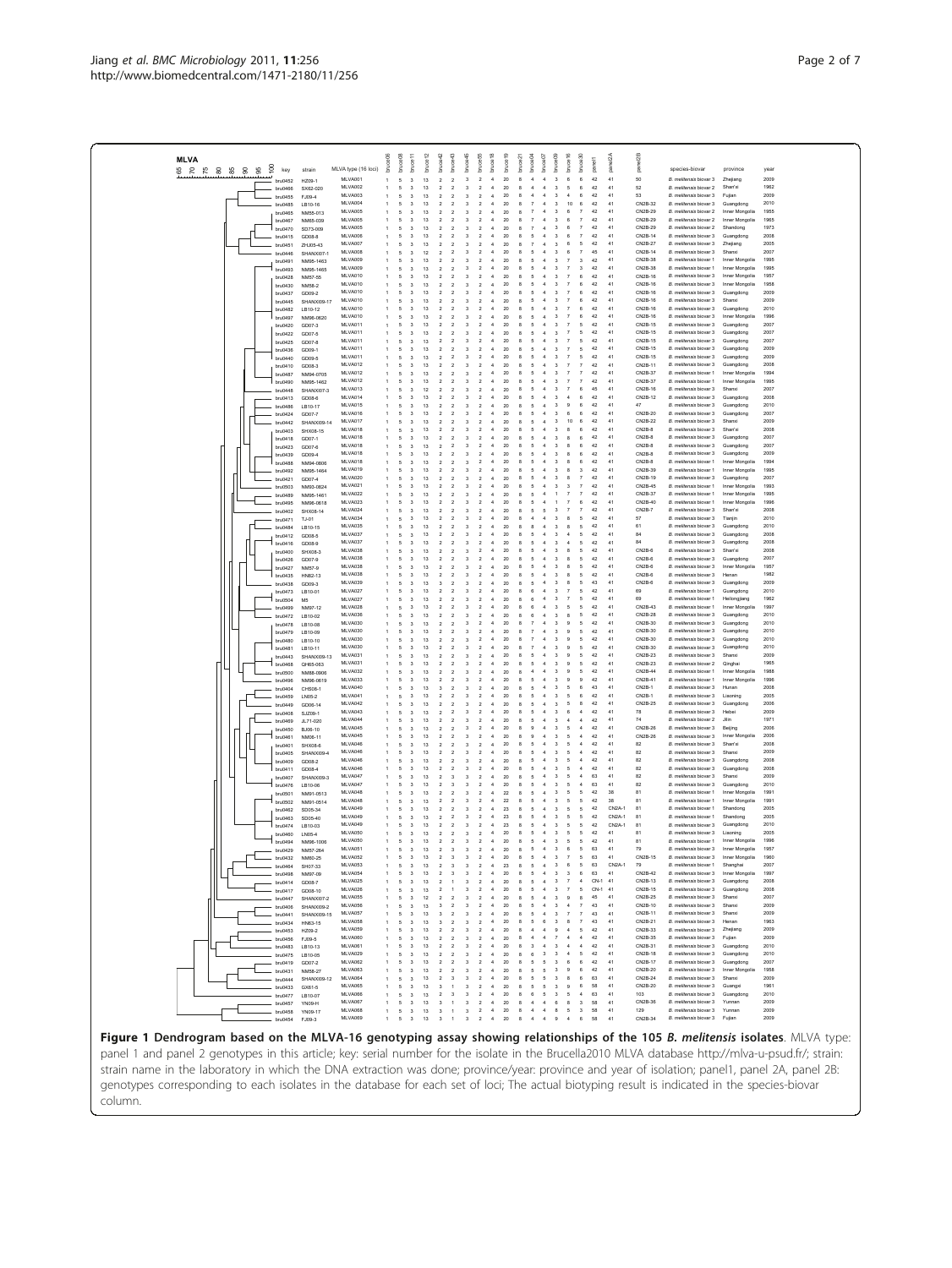# Results

Typing and clustering of B. melitensis isolates by MLVA-16 Using the complete MLVA-16 assay (including panel 1, 2A and 2B loci), the 105 B. melitensis isolates were clustered in 69 different genotypes with 17 clusters and 52 singleton genotypes (Figure [1](#page-1-0)). The corresponding diversity index for panels 1, 2A, and 2B were 0.37, 0.11, and 0.98 respectively. The overall discriminatory index of MLVA-16 in this population was 0.99. Using panel 1, the present population clustered into five known genotypes and a new genotype. The five known genotypes were included in the previously named the 'East Mediterranean' group with genotypes 42 (83 strains), 43(5 strains), 45(3 strains), 58(4 strains) and 63(8 strains). All were included in the previously recognized 'East Mediterranean' group. Two strains from Guangdong, isolated in 2008, had the genotype (1-5-3-13-2-1-3-2), labeled as CN-1. The two strains were a single-locus variant (SLV) to genotype  $42(1-5-3-13-2-2-3-2)$ . To date the genotype associated with CN-1 has not been reported from any other country.

Greater diversity among the Chinese B. melitensis isolates was apparent when the eight additional markers encompassing panel 2A and 2B were included. The number of strains populating a cluster ranged from two (eight clusters) to six. Clusters comprised of two strains were as follows: MLVA type009 (1-5-3-12-2-2-3-2-4-20-8-7-4-3- 6-7), MLVA type027 (1-5-3-12-2-2-3-2-4-20-8-6-4-3-7- 5), MLVA type031 (1-5-3-12-2-2-3-2-4-20-8-5-4-3-9-5), MLVA type037 (1-5-3-12-2-2-3-2-4-20-8-5-4-3-4-5), MLVA type045 (1-5-3-12-2-2-3-2-4-20-8-9-4-3-5-4), MLVA type047 (1-5-3-12-2-2-3-2-4-20-8-5-4-3-5-4), MLVA type048 (1-5-3-12-2-2-3-2-4-22-8-5-4-3-5-5) and MLVA type050 (1-5-3-12-2-2-3-2-4-20-8-5-4-3-5-5). Clusters comprised of three strains were as follows: MLVA type005 (1-5-3-12-2-2-3-2-4-20-8-7-4-3-6-7), MLVA type012 (1-5-3-12-2-2-3-2-4-20-8-5-4-3-7-7) and MLVA type049 (1-5-3-12-2-2-3-2-4-23-8-5-4-3-5-5). Clusters comprised of four strains were as follows: MLVA type030 (1-5-3-12-2-2-3-2-4-20-8-7-4-3-9-5), MLVA type038 (1-5-3-12-2-2-3-2-4-20-8-5-4-3-8-5) and MLVA type046 (1-5-3-12-2-2-3-2-4-20-8-5-4-3-5-4). Clusters comprised of five strains were as follows: MLVA type011 (1-5-3-12-2-2-3-2-4-20-8-5-4-3-7-5) and MLVA type018(1-5-3-12-2-2-3-2-4-20-8-5-4-3-8-6). Cluster comprised of six strains was MLVA type010 (1-5-3-12-2- 2-3-2-4-20-8-5-4-3-7-6). Based upon the year of isolation, it is evident that many of the genotypes identified using MLVA-16 appear to have persisted for a long time in China and may be associated with spread of the strains from northern to southern China; more data will need to be collected to re-enforce these observations. The most discriminatory markers were bruce16 and bruce30 of panel 2B, with a diversity index of > 0.75 harboring 8 and

7 alleles, respectively. The most homogeneous markers, in contrast, were bruce06, bruce08, bruce11, bruce18, bruce21, bruce45 and bruce55 of panel 1 and panel 2A. The main characteristics of the 16 loci in the 105 B. melitensis strains are shown in Table 1.

# Analysis of the isolates from Inner Mongolia and Guangdong

Using the complete MLVA-16 assay, the 26 B. melitensis isolates from Inner Mongolia and 39 isolates from Guangdong were clustered in 20 and 27 different genotypes, respectively. The bruce16 loci had 6 and 7 alleles and the bruce30 loci had 6 and 5 alleles in these two population. 7 genotypes of 11 isolates from Inner Mongolia and 9 genotypes of 16 isolates from Guangdong isolates were singlelocus or double locus variants of the main subgroups at 90% similarity. Only two of the clusters consisted of epidemiologically related strains exclusively from the same province and the same time. Bru0501 and bru0502 isolates came from a married couple who contacted with sheep fetuses and placenta in May, 1991 from Bai country, Xilinguole, Inner Mongolia. Bru0478, br0479, bru0480 and bru0481 isolates were collected over six weeks from late April to early June, 2010, in Pingsha county, Zhuhai city, Guangdong province. These four patients had not identified at-risk occupational history and experienced fever, debility and joint pains.

## Trace-back of a laboratory-acquired Brucella infection

We report a case of brucellosis affecting a hospital microbiology laboratory technician in Beijing, a nonendemic area of China. To better elucidate the origin of

Table 1 Main characteristics of 16 VNTR loci in 105 B. melitensis isolates

| Locus   | Repeat size<br>(bp) | No. of<br>alleles | No. of<br>repeats | Nei's DI and<br>95%CI |
|---------|---------------------|-------------------|-------------------|-----------------------|
| bruce06 | 134                 |                   | 1                 | 0.00                  |
| bruce08 | 18                  |                   | 5                 | 0.00                  |
| bruce11 | 63                  |                   | 3                 | 0.00                  |
| bruce12 | 15                  | $\mathcal{P}$     | $12 - 13$         | $0.07(0.00 - 0.14)$   |
| bruce42 | 125                 | $\mathcal{P}$     | $2 - 3$           | $0.17(0.08 - 0.26)$   |
| bruce43 | 12                  | 3                 | $1 - 3$           | $0.25(0.15 - 0.36)$   |
| bruce45 | 18                  |                   | 3                 | 0.00                  |
| bruce55 | 40                  |                   | 2                 | 0.00                  |
| bruce18 | 8                   | 1                 | 4                 | 0.00                  |
| bruce19 | 6                   | 3                 | 20,22-23          | $0.13(0.04 - 0.21)$   |
| bruce21 | 8                   | 1                 | 8                 | 0.00                  |
| bruce04 | 8                   | 7                 | $3-9$             | $0.47(0.36 - 0.58)$   |
| bruce07 | 8                   | 4                 | $3-6$             | $0.16(0.07 - 0.25)$   |
| bruce09 | 8                   | 6                 | $1,3,6-9$         | $0.13(0.04 - 0.23)$   |
| bruce16 | 8                   | 8                 | $3 - 10$          | $0.83(0.81 - 0.85)$   |
| bruce30 | 8                   | 7                 | $3-9$             | $0.75(0.71 - 0.79)$   |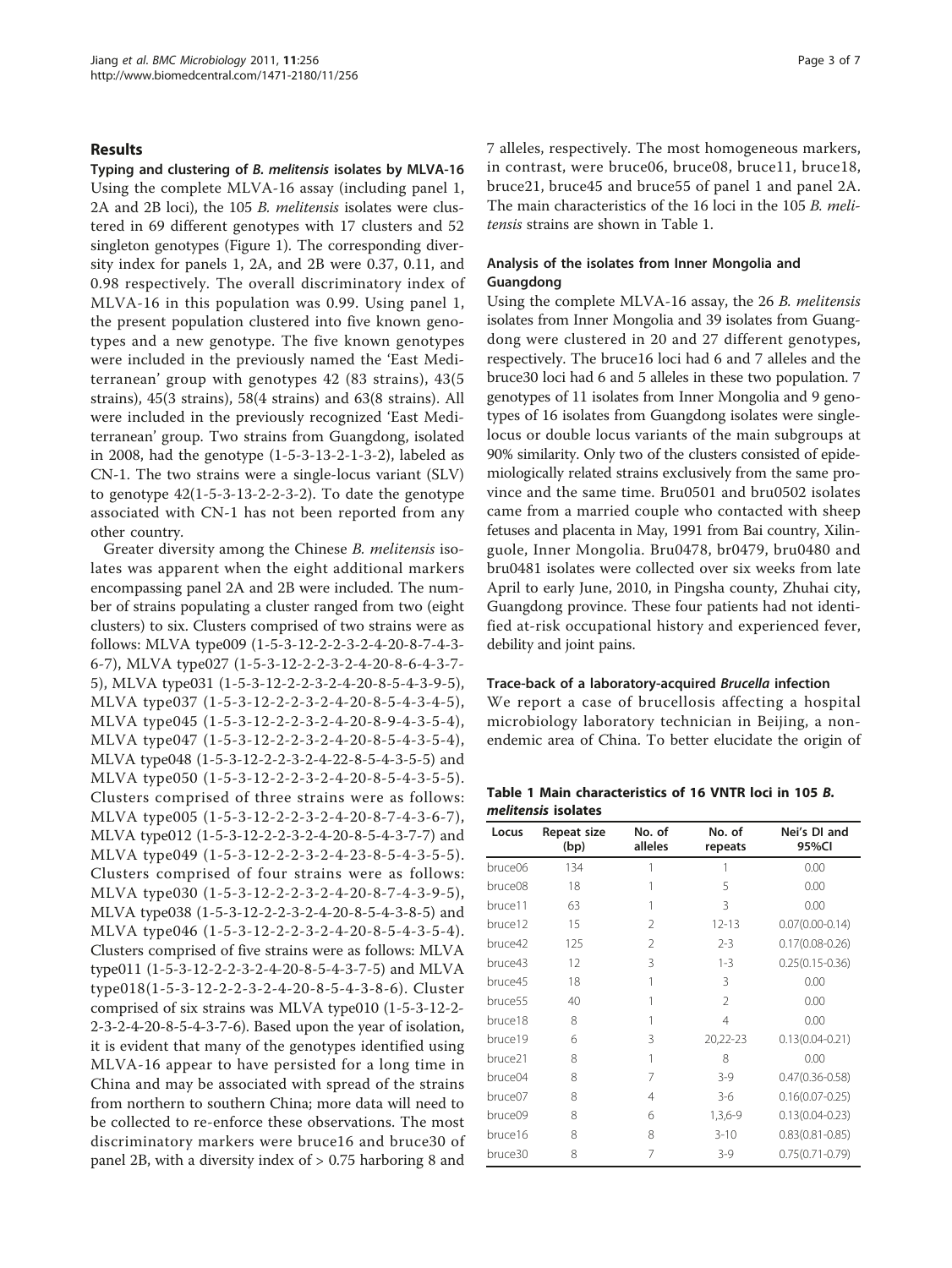such infection, Brucella strains from both the patient and the laboratory technician were characterized by MLVA-16. The strain BJ06-10 showed the same MLVA type with strain NM06-11 isolated from a patient with acute brucellosis who engaged in fur-making in Inner Mongolia.

# Identification of the B. melitensis vaccine strain M5

LB10-01, a B. melitensis biovar 1 strain isolated from Guangdong in 2010 was indistinguishable from the vaccine strain M5 according to the MLVA cluster analysis (MLVA027: 1-5-3-13-2-2-3-2-4-20-8-6-4-3-7-5). This is unexpected since the vaccine strain M5 was not used in Guangdong. Detection of a strain with phenotypic and genotypic properties indistinguishable from the vaccine strain M5 raises the concern of the origin of the wild type strain.

# **Discussion**

Brucellosis surveillance was started in 1980 in some parts of China. In 2008, 21 surveillance points for animal and human brucellosis were established in the 19 provinces of Heilongjiang, Jilin, Hebei, Henan, Inner Mongolia, Shandong, Guangdong, Guangxi, Sichuan, Tibet, Gansu, Ningxia, Xinjiang, Shanxi, Shan'xi, Zhejiang, Liaoning, Ningxia and Yunnan. Since the established of these surveillance points more than 30 years ago, a huge panel of animals and humans strains have been surveyed. It is significant that the national epidemiological characteristics can be analyzed. It suggests that B. melitensis isolates from different locations and years would reflect the epidemic features of human brucellosis.

Sheep infected with Brucella are one of the main sources for human and animal brucellosis in China [\[9](#page-5-0)]. Over the last 20 years, the geographic distribution of brucellosis in China had been changing from pasturing areas to regions of with reduced agricultural interests (or alternatively more industrial concentrations); in these areas the infection rates, reported incidence, and number of outbreaks of brucellosis have increased markedly based on the National Notifiable Disease Surveillance System data. During this period, the cases have mostly been reported from Inner Mongolia, Shanxi, Hebei, Shandong, Henan, Liaoning, Jilin, Heilongjiang, and Shan'xi provinces. It is worth noting that brucellosis is endemic in Guangdong province, one of the wealthiest and industrial provinces in China. This is because of the movement of infected animal to Guangdong, resulting in the change of the geographic distribution of brucellosis.

In the different epidemic regions of China, the predominant strains have been shown to be B. melitensis biovar 1, 2, or 3 [[9](#page-5-0)]. Since 2005, most human cases in

China have been caused by B. melitensis biovar 3 [[10](#page-5-0)]. Classical typing systems are unable to subdivide Brucella isolates below the biovar level. Molecular typing methods such as MLVA have been utilized to distinguish between strains of the same biovar in both animal and human isolates [[3,5](#page-5-0),[6,11-13](#page-5-0)]. In an effort to assess the value of MLVA as a subtyping tool for Brucella strains, genotypic characteristics of 105 B. melitensis isolates were investigated. Cluster analysis of these China strains, based on the eight variable-nucleotide tandem repeat loci included in the MLVA-16 panel 1 grouped them all into the B. melitensis 'East Mediterranean group' [\[3](#page-5-0)] and unique from circulating strains in Northern Africa, Southern Europe ('West Mediterranean group' and 'American group'). For instance, an (panel 1 genotype 42 and 43) clustered separately from most of the other 'West Mediterranean group' (panel 1 genotype 49 and 51) and 'American group'(panel 1 genotype 47). Previous studies have shown that Near Eastern countries frequently report human cases associated with genotypes 42 and 43 [[3](#page-5-0),[14](#page-5-0)]. Genotype 42, as we have shown, is widely distributed throughout China, and has previously been reported to be predominant in Turkey, Portugal and Spain [[13\]](#page-5-0). In Spain, human B. melitensis strains clustered into genotypes 42 (Eastern Mediterranean group, 55%), 48 and 53 (Americas group,  $\sim$ 11%) and 51 (Western Mediterranean group, ~8%). Chinese B. melitensis are classified in limited number of closely related genotypes showing variation mainly at the panel 2B loci.

In China, the Inner Mongolia Autonomous Region is the most severe endemic focus of brucellosis, with an annual incidence of the disease varying from 40 to 70/ 100,000 during 2005-2010 [[2](#page-5-0)]. Inner Mongolia is in close proximity to Heilongjiang, Jilin, Hebei and Shanxi provinces; these provinces are located in the north and east of China, where stocking raising is the most important aspect of the economy. In these regions, B. melitensis genotype 42 strains were predominant, but genotype 42 strains were also common in provinces reporting sporadic cases such as Liaoning, Shandong, Zhejiang, Fujian and Tianjin. These isolates were only single-locus or double-locus variants of B. melitensis from the endemic regions. Of particular note is the apparently stability of genotype 42 in China; genotype 42 strains were isolated from Inner Mongolia in1957 as well as 53 years later.

Guangdong province, which is now considered to be an endemic region for brucellosis, is located in the southern coastal region of China, where the incidence of human brucellosis has increased gradually since 2000. The prevailing panel 1 type is genotype 42 as well. The genotypes for most of the *B. melitensis* isolates in this series and their close relatedness by MLVA (single-locus variants and in some cases double-locus variants)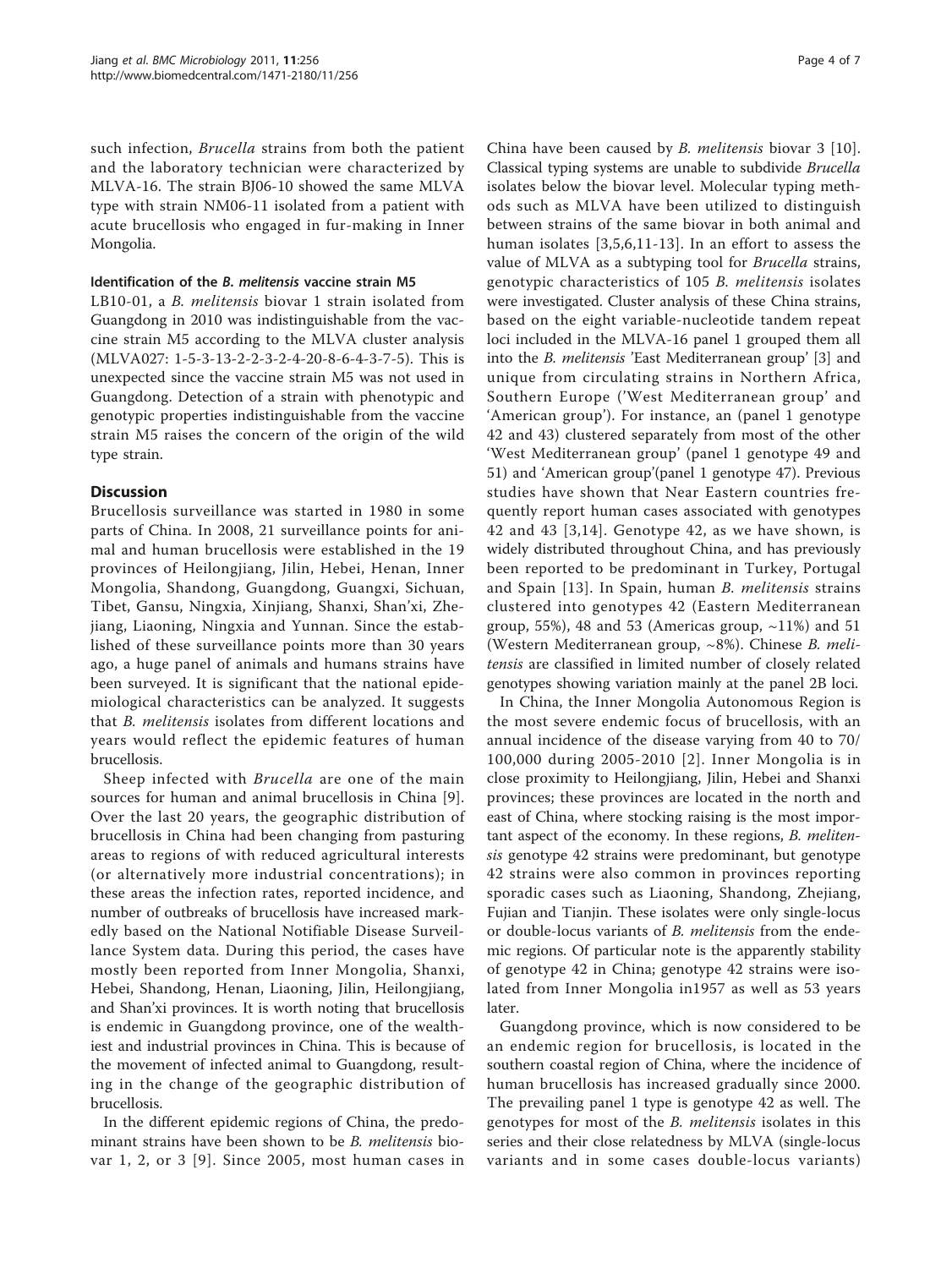compared to the relatedness of B. melitensis isolates in other countries reflects microevolution within the regionally important strain due to a few mutational events [[3\]](#page-5-0). We also observed that strains from the north and east of China (eg., Inner Mongolia and Shanxi) had the same MLVA-16 genotype (010) as those from the south of China (eg., Guangdong). This data indicates that the emergence of brucellosis in the south of China is likely to have its origins from the importation of animals from elsewhere in China. The clustering of epidemiologically-related isolates identified in the current and previous studies support the use of MLVA-16 as a valuable tool for investigations of outbreaks of both human and animal brucellosis. In our study, only 4 of 105 isolates (3.8%) had MLVA-16 genotype 030. It is likely that these cases represented a common-source outbreak or infected the herds of the same genotype. Because consistent epidemiological information for the strains is not routinely available, it is impossible to assess the relationship of the cluster results for these data and outbreaks. An urgent integrated, laboratory-based surveillance is needed to address this important public health gap.

To facilitate outbreak investigation, it has been recommended to use an abbreviated MLVA scheme, omitting testing with panel 1 and 2A since panel 2B is highly polymorphic and potentially more discriminating in determining genetic relationships in regions of endemicity [[14\]](#page-5-0). Some apparently unlinked (epidemiologically or otherwise) isolates had identical MLVA-16 profiles also. This led us to hypothesize that these may represent either epidemiologically unrelated isolates with homoplasy at MLVA-16 loci (most likely panel 2B) or persistent circulating strains causing sporadic infections [[3,14\]](#page-5-0). More detailed genetic investigations such as whole genome sequence comparison, should clarify these relationships.

Results of genotyping confirmed a laboratory-acquired Brucella infection. Laboratory workers who handle infected specimens are at high risk of acquiring Brucella infection, as suggested by the numerous cases of laboratory-acquired brucellosis reported in the literature [\[15](#page-5-0)]. We report a case of brucellosis affecting a hospital microbiology laboratory technician in Beijing, a nonendemic area of China.

Human infection with the vaccine strain M5 in China has not been reported. However, in the previous reports, strains were only biotyped using conventional methods and no direct molecular linkage was shown between the isolated and commercial M5 vaccine strain. In this study, LB 10-01 has the identical genotype with M5. This suggests that LB 10-01 might be that a wild-type biovar 1 evolved with a pattern identical to M5 or that the original strain from which M5 was developed still is transmitted. Results obtained by Garcia-Yoldi et al. confirmed B. melitensis vaccine strain Rev 1 group as assayed by MLVA is genetically very homogeneous [[16\]](#page-5-0).

# Conclusion

In conclusion, the MLVA assay is very promising to be used as a simple molecular tool for genotypes distribution of Brucella isolates from an endemic region, and might be useful for trace back investigations in nonendemic areas.

# **Methods**

#### Bacterial strains and DNA preparation

A total of 104 B. melitensis strains used in the study were isolated from clinical samples (102 from blood, and 2 from bone marrow). The samples were collected as part of standard patient care between 1957 and 2010 and were fully de-identified. So any ethical approval was not required for the use of these samples. B. melitensis biovar 1 vaccine strain M5 was also included in this study (Table 2). Bacterial isolates were cultured on Trypticase soy agar containing 5% sheep blood (BD Diagnostic Systems, China Ltd., China) at 37°C for 48 h. All isolates were identified as Brucella species (biovar) on the basis of classical identification procedures:  $CO<sub>2</sub>$ requirement,  $H_2S$  production, inhibition of growth by basic fuchsin and thionin, agglutination with monospecific antisera and phage typing [[17\]](#page-6-0). Total genomic DNA

|       |  |  |  | Table 2 The 105 B. melitensis isolates examined in this |  |
|-------|--|--|--|---------------------------------------------------------|--|
| study |  |  |  |                                                         |  |

| Geographical origin | Year      | No. of isolates | Panel 1<br>Genotypes* |
|---------------------|-----------|-----------------|-----------------------|
| Inner Mongolia      | 1955-2006 | 26              | 42,63                 |
| Qinghai             | 1965      | 1               | 42                    |
| Henan               | 1963,1982 | 2               | 42,43                 |
| Shanxi              | 1979-2009 | 11              | 42,43,45,63           |
| Shandong            | 1973,2005 | 3               | 42                    |
| Shan'xi             | 1962,2008 | 5               | 42                    |
| Hebei               | 2009      | 1               | 42                    |
| Liaoning            | 2005      | $\mathfrak{D}$  | 42                    |
| Guangxi             | 1961      | 1               | 58                    |
| Zhejiang            | 2005,2009 | 3               | 42                    |
| Fujian              | 2009      | 3               | 42,58                 |
| Yunnan              | 2009      | $\mathfrak{D}$  | 58                    |
| Beijing             | 2006      | 1               | 42                    |
| Guangdong           | 2006-2010 | 39              | 42, 43, 63, CN-1      |
| Hunan               | 2008      | 1               | 42                    |
| Jilin               | 1971      | 1               | 42                    |
| Tianjin             | 2010      | 1               | 42                    |
| Shanghai            | 2007      |                 | 63                    |
| Heilongjiang        | 1962      |                 | 42                    |

\*genotype 42 (1-5-3-13-2-2-3-2), genotype 43 (1-5-3-13-3-2-3-2), genotype 45 (1-5-3-12-2-2-3-2), genotype 58 (1-5-3-13-3-1-3-2) genotype 63 (1-5-3-13-2-3-3-2), genotype CN-1 (1-5-3-13-2-1-3-2)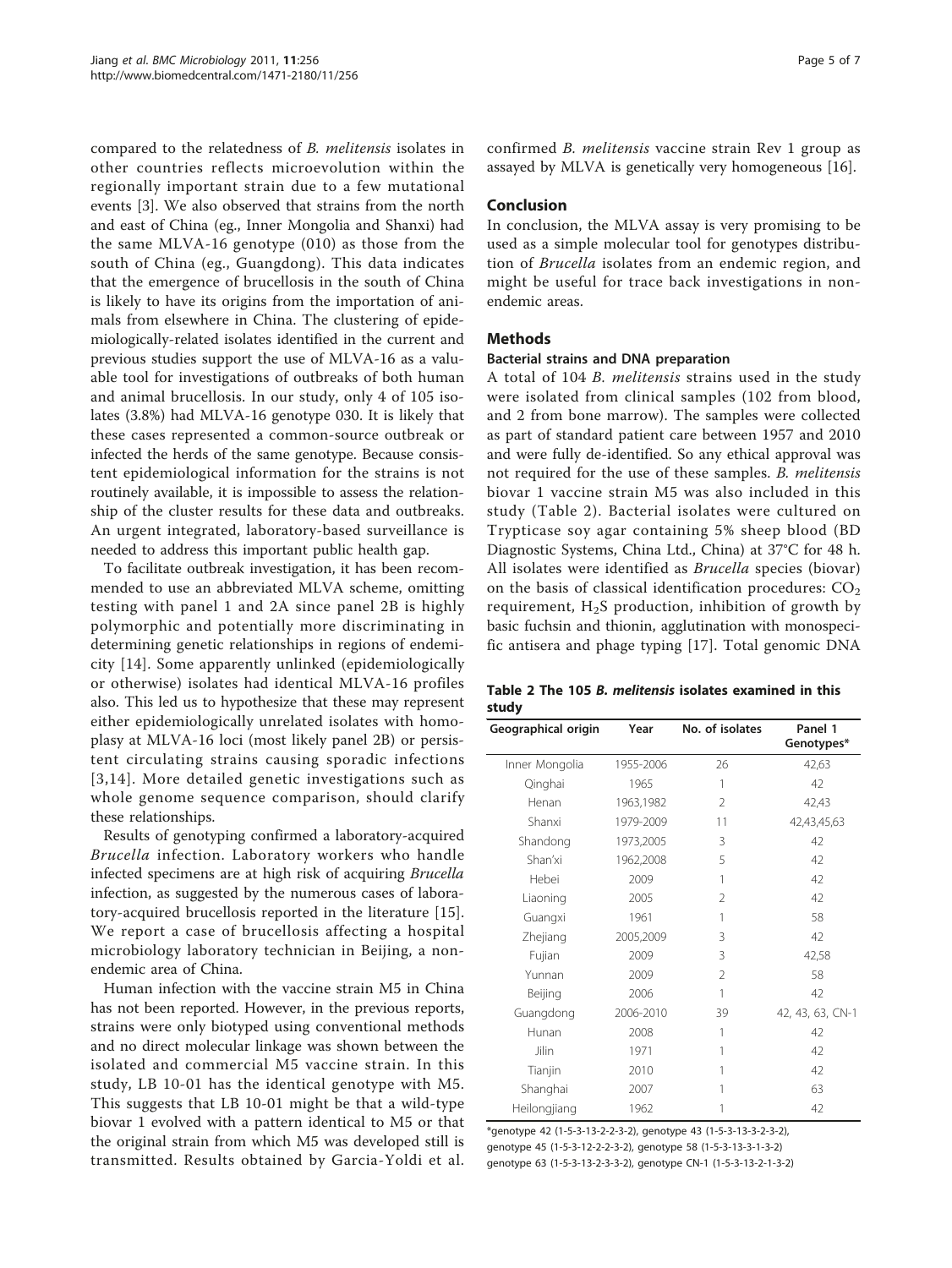<span id="page-5-0"></span>was extracted with the DNeasy Blood & Tissue Kit (Qiagen China Ltd., China) by following the manufacturer's protocol for extraction of genomic DNA from Gramnegative bacteria. Species-level identification was undertaken by the AMOS-PCR assay [\[18](#page-6-0)].

# MLVA-16 genotyping scheme

MLVA was performed as previously described [11]. The sixteen primer pairs were divided into three groups as previously described: panel 1 (8 loci including bruce06, bruce08, bruce11, bruce12, bruce42, bruce43, bruce45, and bruce55), panel 2A (3 loci including bruce18, bruce19, and bruce21), and panel 2B (5 loci including bruce04, bruce07, bruce09, bruce16, and bruce30). PCR conditions were as follows: initial denaturation at 94°C for 3 min, and then 30 cycles of 94°C for 30 s, 60°C for 30 s and 72°C for 50 s. Five microliters of the amplification products were loaded in to 2% (panel 1) and 3% (panels 2A and 2B) agarose gels containing ethidium bromide (0.5 μg/ml), visualized under UV light, and photographed. The reference strain B. melitensis 16 M, for which the precise molecular mass is known for each primer pair locus, was used for size comparison. To determine the number of repeats from the sample products, PCR products were purified and directly sequenced using an ABI Prism Big Dye Terminator (v3.1) cycle sequencing ready reaction kit (v5.0). The PCR products of samples were sequenced and the sequences were compared to that of B. melitensis 16 M.

## Analysis of MLVA data

All data were analyzed using BioNumerics version 5.1 software (Applied Maths, Belgium). Clustering analysis was based on the categorical coefficient and unweighted pair group method using arithmetic averages (UPGMA) method. Polymorphism at each loci was quantified using Nei's diversity index, available in the website of HPA [http://www.hpa-bioinformatics.org.uk/cgi-bin/DICI/](http://www.hpa-bioinformatics.org.uk/cgi-bin/DICI/DICI.pl) [DICI.pl](http://www.hpa-bioinformatics.org.uk/cgi-bin/DICI/DICI.pl)[\[19\]](#page-6-0). Resultant genotypes were compared using the web-based Brucella2010 MLVA database [http://](http://mlva.u-psud.fr/) [mlva.u-psud.fr/.](http://mlva.u-psud.fr/)

#### Acknowledgements

We thank John Klena for his assistance in improving this manuscript. We also gratefully thank Haijian Zhou for clustering analysis. This study was funded by the National Basic Research Program (2010CB530201) and National High Technology Research and Development Program (2007AA02Z410) from Ministry of Science and Technology of the People's Republic of China.

#### Author details

<sup>1</sup>State Key Laboratory for Infectious Disease Prevention and Control, National Institute for Communicable Disease Control and Prevention, Chinese Center for Disease Control and Prevention, 155 Changbai Road, Changping, Beijing 102206, PR China. <sup>2</sup>Department of Brucellosis, Inner Mongolia Center of Endemic Disease Control and Research, 50 Erdos Street, Huhhot 010031, PR China. <sup>3</sup>Department of Bacterial Pathogens, Institute for Pathogenic

Microorganisms, Guangdong Center for Disease Control and Prevention, 176 Newport Road West, Guangzhou 510300, PR China.

#### Authors' contributions

JH did most of the typing work and wrote the report. ZHY, TGZ and PDR prepared the DNA samples. FMG, MJC and YRP were in charge of epidemiological investigation and collection of Inner Mongolia strains. CJD, KCW and DXL were in charge of epidemiological investigation and collection of Guangdong strains. CBY managed the project. All authors read and approved the final manuscript.

#### Received: 6 May 2011 Accepted: 22 November 2011 Published: 22 November 2011

#### References

- 1. Pappas G, Papadimitriou P, Akritidis N, Christou L, Tsianos EV: [The new](http://www.ncbi.nlm.nih.gov/pubmed/16439329?dopt=Abstract) [global map of human brucellosis.](http://www.ncbi.nlm.nih.gov/pubmed/16439329?dopt=Abstract) Lancet Infect Dis 2006, 6:91-99.
- 2. Zhang WY, Guo WD, Sun SH, Jiang JF, Sun HL, Li SL, Liu W, Cao WC: [Human brucellosis, Inner Mongolia, China.](http://www.ncbi.nlm.nih.gov/pubmed/21122244?dopt=Abstract) Emerg Infect Dis 2010, 16:2001-2003.
- 3. Al DS, Fleche PL, Nockler K, Jacques I, Grayon M, Scholz HC, Tomaso H, Vergnaud G, Neubauer H: Evaluation of Brucella [MLVA typing for human](http://www.ncbi.nlm.nih.gov/pubmed/17261338?dopt=Abstract) [brucellosis.](http://www.ncbi.nlm.nih.gov/pubmed/17261338?dopt=Abstract) J Microbiol Methods 2007, 69:137-145.
- 4. Marianelli C, Graziani C, Santangelo C, Xibilia MT, Imbriani A, Amato R, Neri D, Cuccia M, Rinnone S, Di MV, Ciuchini F: [Molecular epidemiological](http://www.ncbi.nlm.nih.gov/pubmed/17634297?dopt=Abstract) [and antibiotic susceptibility characterization of](http://www.ncbi.nlm.nih.gov/pubmed/17634297?dopt=Abstract) Brucella isolates from [humans in Sicily, Italy.](http://www.ncbi.nlm.nih.gov/pubmed/17634297?dopt=Abstract) J Clin Microbiol 2007, 45:2923-2928.
- 5. Her M, Kang SI, Cho DH, Cho YS, Hwang IY, Heo YR, Jung SC, Yoo HS: [Application and evaluation of the MLVA typing assay for the](http://www.ncbi.nlm.nih.gov/pubmed/19863821?dopt=Abstract) Brucella abortus [strains isolated in Korea.](http://www.ncbi.nlm.nih.gov/pubmed/19863821?dopt=Abstract) BMC Microbiol 2009, 9:230.
- Her M, Kang SI, Kim JW, Kim JY, Hwang IY, Jung SC, Park SH, Park MY, Yoo HS: [A genetic comparison of](http://www.ncbi.nlm.nih.gov/pubmed/21193833?dopt=Abstract) Brucella abortus isolates from animals [and humans by using an MLVA assay.](http://www.ncbi.nlm.nih.gov/pubmed/21193833?dopt=Abstract) J Microbiol Biotechnol 2010, 20:1750-1755.
- 7. Kang SI, Heo EJ, Cho D, Kim JW, Kim JY, Jung SC, Her M: Genetic Comparison of Brucella canis Isolates by the MLVA Assay in South Korea. J Vet Med Sci 2011.
- 8. Smits HL, Espinosa B, Castillo R, Hall E, Guillen A, Zevaleta M, Gilman RH, Melendez P, Guerra C, Draeger A, Broglia A, Nockler K: [MLVA genotyping](http://www.ncbi.nlm.nih.gov/pubmed/19027131?dopt=Abstract) of human Brucella [isolates from Peru.](http://www.ncbi.nlm.nih.gov/pubmed/19027131?dopt=Abstract) Trans R Soc Trop Med Hyg 2009, 103:399-402.
- 9. Shang DQ, Xiao DL, Yin JM: [Epidemiology and control of brucellosis in](http://www.ncbi.nlm.nih.gov/pubmed/12414142?dopt=Abstract) [China.](http://www.ncbi.nlm.nih.gov/pubmed/12414142?dopt=Abstract) Vet Microbiol 2002, 90:165-182.
- 10. Cui BY: Endemic surveillance and control of Brucellosis in China. Disease Surveillance 2007, 22:649-651.
- 11. Le FP, Jacques I, Grayon M, Al DS, Bouchon P, Denoeud F, Nockler K, Neubauer H, Guilloteau LA, Vergnaud G: [Evaluation and selection of](http://www.ncbi.nlm.nih.gov/pubmed/16469109?dopt=Abstract) [tandem repeat loci for a](http://www.ncbi.nlm.nih.gov/pubmed/16469109?dopt=Abstract) Brucella MLVA typing assay. BMC Microbiol 2006, 6:9.
- 12. Tiller RV, De BK, Boshra M, Huynh LY, Van Ert MN, Wagner DM, Klena J, Mohsen TS, El-Shafie SS, Keim P, Hoffmaster AR, Wilkins PP, Pimentel G: [Comparison of two multiple-locus variable-number tandem-repeat](http://www.ncbi.nlm.nih.gov/pubmed/19439543?dopt=Abstract) [analysis methods for molecular strain typing of human](http://www.ncbi.nlm.nih.gov/pubmed/19439543?dopt=Abstract) Brucella melitensis [isolates from the Middle East.](http://www.ncbi.nlm.nih.gov/pubmed/19439543?dopt=Abstract) J Clin Microbiol 2009, 47:2226-2231.
- 13. Valdezate S, Navarro A, Villalon P, Carrasco G, Saez-Nieto JA: [Epidemiological and phylogenetic analysis of Spanish human](http://www.ncbi.nlm.nih.gov/pubmed/20554816?dopt=Abstract) Brucella melitensis [strains by multiple-locus variable-number tandem-repeat](http://www.ncbi.nlm.nih.gov/pubmed/20554816?dopt=Abstract) [typing, hypervariable octameric oligonucleotide fingerprinting, and rpoB](http://www.ncbi.nlm.nih.gov/pubmed/20554816?dopt=Abstract) [typing.](http://www.ncbi.nlm.nih.gov/pubmed/20554816?dopt=Abstract) J Clin Microbiol 2010, 48:2734-2740.
- 14. Kattar MM, Jaafar RF, Araj GF, Le FP, Matar GM, Abi RR, Khalife S, Vergnaud G: [Evaluation of a multilocus variable-number tandem-repeat](http://www.ncbi.nlm.nih.gov/pubmed/18923007?dopt=Abstract) [analysis scheme for typing human](http://www.ncbi.nlm.nih.gov/pubmed/18923007?dopt=Abstract) Brucella isolates in a region of [brucellosis endemicity.](http://www.ncbi.nlm.nih.gov/pubmed/18923007?dopt=Abstract) J Clin Microbiol 2008, 46:3935-3940.
- 15. Marianelli C, Petrucca A, Pasquali P, Ciuchini F, Papadopoulou S, Cipriani P: [Use of MLVA-16 typing to trace the source of a laboratory-acquired](http://www.ncbi.nlm.nih.gov/pubmed/18289724?dopt=Abstract) [Brucella infection.](http://www.ncbi.nlm.nih.gov/pubmed/18289724?dopt=Abstract) J Hosp Infect 2008, 68:274-276.
- 16. Garcia-Yoldi D, Le FP, Marin CM, de Miguel MJ, Munoz PM, Vergnaud G, Lopea-Goni I: [Assessment of genetic stability of](http://www.ncbi.nlm.nih.gov/pubmed/17050051?dopt=Abstract) Brucella melitensis Rev 1 [vaccine strain by multiple-locus variable-number tandem repeat](http://www.ncbi.nlm.nih.gov/pubmed/17050051?dopt=Abstract) [analysis.](http://www.ncbi.nlm.nih.gov/pubmed/17050051?dopt=Abstract) Vaccine 2007, 25:2858-2862.